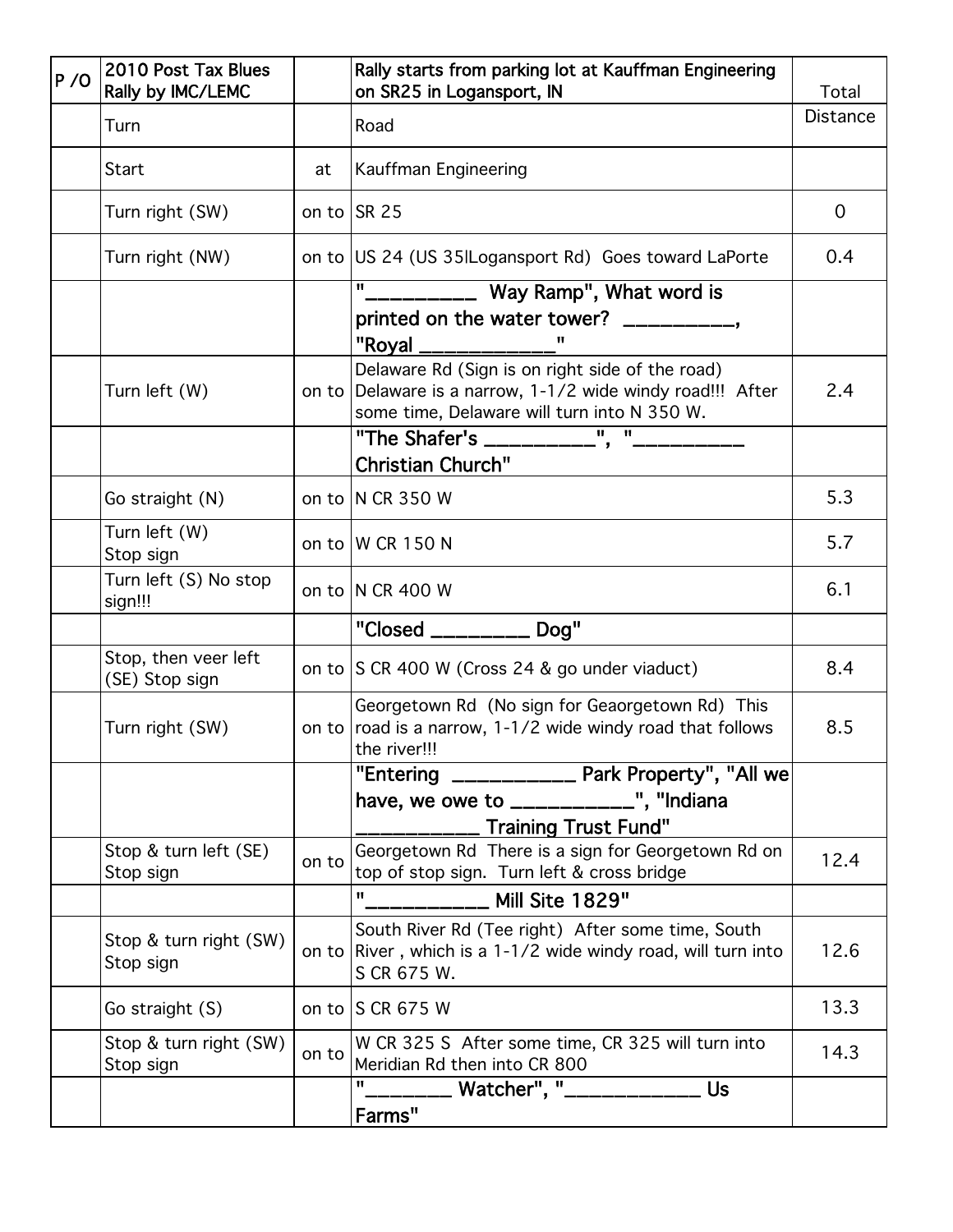| Turn right (W) No stop<br>sign!!   |           | W 1050 N Look for street sign on left side of the<br>on to road. This road may be a little rough!!! This road<br>follows the river. | 16.2 |
|------------------------------------|-----------|-------------------------------------------------------------------------------------------------------------------------------------|------|
|                                    |           | "Rock Creek T.P., District No. 6 _________",                                                                                        |      |
|                                    |           | "The River ____________'<br>$\mathbf{u}$                                                                                            |      |
| Turn right (NW) No<br>stop sign!!  | on to     | CR 250/300 W At this point, you will turn onto the<br>bridge. There is a sign for road construction here.                           | 18.7 |
|                                    |           | "2003 _________________ Bridge", "Help                                                                                              |      |
|                                    |           | Protect_our ______________"                                                                                                         |      |
| Veer left (NW)                     | on to     | W 1040 N Veer left again and go up the hill to the<br>stop sign.                                                                    | 19.2 |
| Stop & turn left (SW)<br>Stop sign | on to     | Towpath Rd (Stay left after the stop) This road is a<br>narrow, 1-1/2 wide, windy road!!                                            | 19.3 |
|                                    |           | "____________ Forest, Private Property"                                                                                             |      |
| Veer left (SW)                     | on to     | There is no sign for Towpath but there is a sign for<br>350, continue on the left, which is Towpath.                                | 20.6 |
|                                    |           | "Grantham _________", "Hoosier ________                                                                                             |      |
|                                    |           | Farm"                                                                                                                               |      |
| Stop & turn left (SW)<br>Stop sign | on to     | Towpath Rd (Sign will say Towpath & 500 W)<br>Continue on Towpath as it will follow the river.                                      | 22.4 |
|                                    |           | What Christmas-type ornament do you see?                                                                                            |      |
|                                    |           | ____________, What color is the couch                                                                                               |      |
|                                    |           | laying in the ditch? _______________, What                                                                                          |      |
|                                    |           | color is the school bus in the yard?                                                                                                |      |
|                                    |           | ____________________________,"Tevis                                                                                                 |      |
|                                    |           | ____________", How many frogs are on the                                                                                            |      |
|                                    |           | log? ________, What is the color of the bird                                                                                        |      |
|                                    |           | house in the tree? ___________________                                                                                              |      |
|                                    |           | What is unique about the dish antenna in the<br>vard?                                                                               |      |
| Turn left (S) No stop<br>sign!!!   | on to     | N 700 W You will be going over the bridge at this<br>point.                                                                         | 25.3 |
|                                    |           | "Carrolton on the _____________", "The                                                                                              |      |
|                                    |           | Wabash and ____________ Canal",                                                                                                     |      |
|                                    |           | "____________ Custom Welding", What color is                                                                                        |      |
|                                    |           | the bus in the yard? $\frac{1}{2}$ _________________, What is                                                                       |      |
|                                    |           | the name on the white barn?                                                                                                         |      |
|                                    |           | -------------------------"U.S.                                                                                                      |      |
|                                    |           | ____________ Inc.", "I.O.O.F. Memorial<br>п.                                                                                        |      |
| Go straight (SW)                   | <b>on</b> | N 700 W and it will turn into Carrolton RD                                                                                          | 29.1 |
|                                    |           | "______________ City, USA"                                                                                                          |      |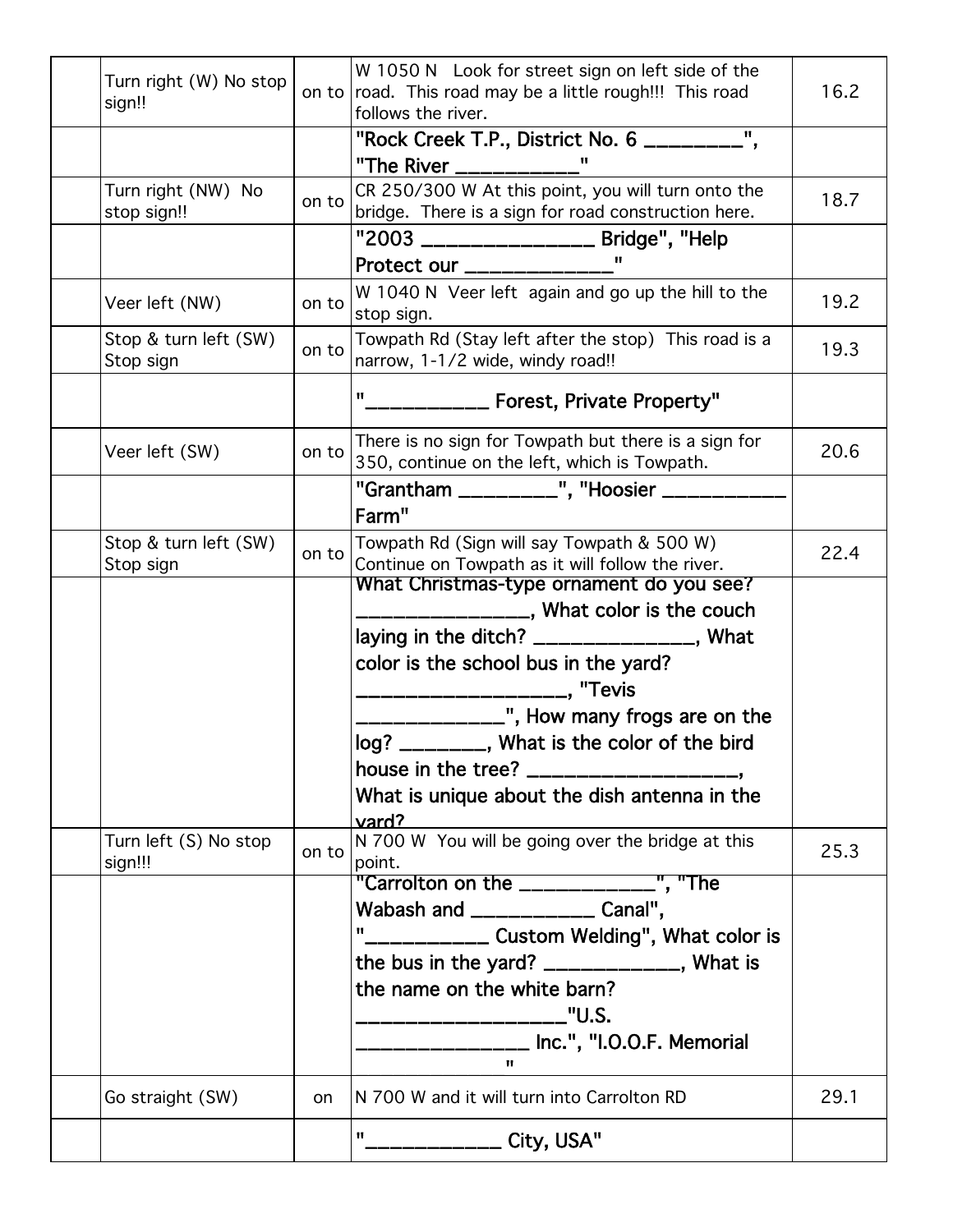| Stop & turn right (SW)<br>Stop sign |       | on to Adams St You will be entering the town of Delphi                                            | 29.4 |
|-------------------------------------|-------|---------------------------------------------------------------------------------------------------|------|
| Stop & turn right (W)<br>Stop sign  |       | on to   Washington St                                                                             | 29.6 |
|                                     |       | "Carroll County Council on _____________",<br>______________ Local 914", "Globe                   |      |
| Veer left (S)                       |       | on to Ninth St                                                                                    | 30.2 |
| Stop & turn right (W)<br>Stop sign  |       | on to  W US 421 (W SR 18 W SR 39)                                                                 | 30.6 |
|                                     |       | "Mr. _______________ Works Here",<br>"________________ Saloon",                                   |      |
| Turn left (S) No stop<br>sign!!     | on to | Howard St (no sign) after bridge, there will be a sign<br>that says Pittsburg & 900 on the right. | 31.3 |
|                                     |       | "The Landmark ______________ & Bar",<br>"Viancos Custom _____________                             |      |
| Veer right (SW)                     |       | on to  CR 950 W 950 will turns into 925.                                                          | 31.6 |
| Veer left (S)                       |       | on to $ N 900 W$                                                                                  | 31.7 |
|                                     |       | "Shial _________", "____________ Bridge<br><b>Bluffs"</b>                                         |      |
| Turn right (SW) Stop<br>sign        | on to | Bicycle Bridge Rd There is a sign that says road will<br>close on 4/19.                           | 32.5 |
|                                     |       | <u>close on +/15.</u><br>"1838 Indiana to ____________", "Glenwood<br>ш                           |      |
| Veer left (SW)                      | and   | Continue on Bicycle Bridge Rd                                                                     | 34.3 |
|                                     |       | "Moots ___________"                                                                               |      |
| Stop & turn left $(S)$<br>Stop sign |       | on to Springboro Rd and it will turn into Tyler Rd                                                | 36.6 |
| Turn right (W) No stop<br>sign!!!   | on to | E 900 N Sign will be hidden by trees on North side of<br>street.                                  | 38.4 |
| Stop & turn left (SE)<br>Stop sign  |       | on to Harrison Rd and it will turn into Jefferson St                                              | 41.4 |
| Go straight (SW)                    | on    | Jefferson St                                                                                      | 43.8 |
| Stop & turn right (SW)<br>Stop sign |       | on to Main St                                                                                     | 44.1 |
| Stop & turn right (NW)<br>Stop sign | on to | SR 225 (North St) You will go over some railroad<br>tracks and veer to the left.                  | 44.2 |
| Turn left (SW)                      |       | on to Railroad St                                                                                 | 44.3 |
| Turn right (NW)                     |       | on to Battleground Ave                                                                            | 45   |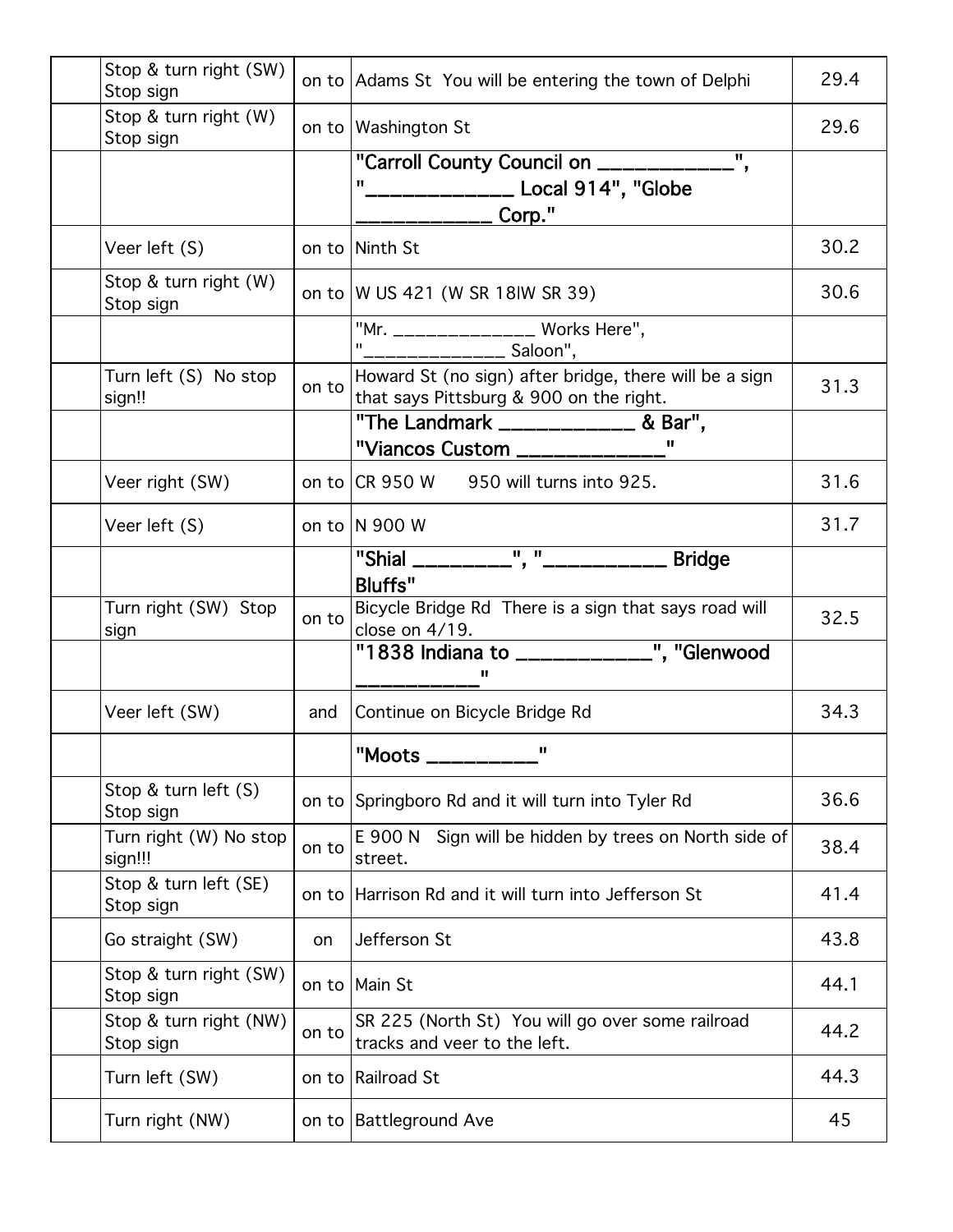| Stop                                | at    | The Battlegrounds                                                                    | <b>RESET</b><br><b>TRIP</b><br><b>METER!!!</b> |
|-------------------------------------|-------|--------------------------------------------------------------------------------------|------------------------------------------------|
|                                     |       |                                                                                      |                                                |
| Start                               | at    | The Battlegrounds                                                                    | <b>RESET</b><br><b>TRIP</b><br><b>METER!!!</b> |
| Turn left (NE) Stop<br>sign         |       | on to Railroad St                                                                    | $\overline{0}$                                 |
| Turn right (SE) Stop<br>sign        | on to | SR 225 (North St) You will go over some railroad<br>tracks and veer to the left.     | 0.4                                            |
| Turn left (NE)                      |       | on to Main St                                                                        | 0.5                                            |
| Turn left (NW)                      |       | on to Jefferson St and it will turn into Harrison Rd.                                | 0.6                                            |
| Go straight (NW)                    | on    | Harrison Rd                                                                          | 0.9                                            |
| Stop & turn right (E)<br>Stop sign  |       | on to E 900 N                                                                        | 3.2                                            |
|                                     |       | What is printed on the grain silo? ______                                            |                                                |
| Stop & turn left (NE)<br>Stop sign  |       | on to Tyler Rd and it will turn into Springboro Rd                                   | 6.2                                            |
|                                     |       | "Indian ____________", "Rod's _________<br>Shop", What is printed on the grain silo? |                                                |
| Go straight (NE) Stop<br>sign       | on    | Springboro Rd (Crosses SR 18)                                                        | 9.9                                            |
|                                     |       | "Springboro ___________ Store", "Welcome to<br>$\mathbf{u}$<br>Tecumseh ___________  |                                                |
| Turn right (E) No stop<br>sign!!    |       | on to W 725 N                                                                        | 13.9                                           |
|                                     |       | H.<br>Subdivision 2000"                                                              |                                                |
| Turn left (N) No stop<br>sign!!     |       | on to N 1250 W and it will turn into Oakdale Rd                                      | 14.4                                           |
| Go straight (N)                     | on    | Oakdale Rd                                                                           | 14.7                                           |
|                                     |       | "Richey ___________'<br>H.                                                           |                                                |
| Turn right (E) Stop<br>sign         |       | on to Chalmers Rd This is a windy road!!                                             | 15.7                                           |
|                                     |       | "Gindrich ______________", "Stogie's<br>$\mathbf{u}$                                 |                                                |
| Veer left, then left<br>again (N/W) |       | on to Sheridan Rd will turn left $(N)$ , then left again $(W)$                       | 16.3                                           |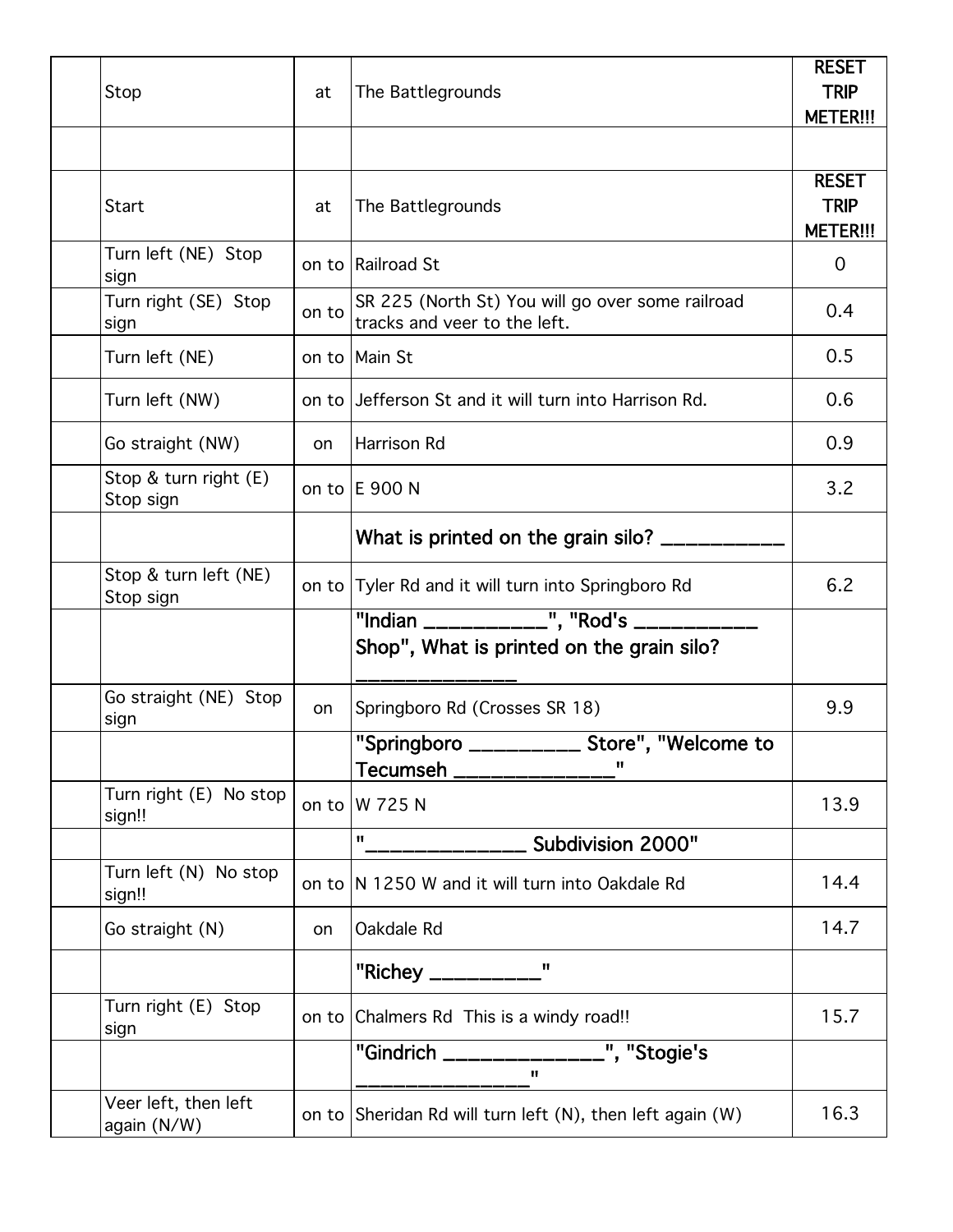|        | Veer right (NW) No<br>stop sign!!     |       | on to Stone Dr                                                                          | 16.8 |
|--------|---------------------------------------|-------|-----------------------------------------------------------------------------------------|------|
| sign!! | Turn left (S) No stop                 | on to | Reagan Dr will end at Sheridan Rd, which will veer to<br>the right after the stop sign. | 17.1 |
|        |                                       |       | $\mathbf{u}$<br>"Freeman _____________                                                  |      |
|        | Turn right (W) 100'<br>past stop sign |       | on to Sheridan Rd                                                                       | 17.2 |
|        | Stop & turn right (N)<br>Stop sign    |       | on to  Freeman Rd and it will turn into 6th St then S 500 E.                            | 17.6 |
|        |                                       |       | "Tru-Flite ________________ Co."                                                        |      |
|        | Go straight (N)                       | on    | 6th St (Road Construction will start here)                                              | 21   |
|        | Go straight (N)                       | on    | S 500 E (Road Construction ends here)                                                   | 22.5 |
|        | Go straight (N)                       | on    | 6th St (Crosses 24)                                                                     | 22.8 |
|        |                                       |       | "Ball Corp., Monticello ____________ Plant"                                             |      |
| light  | Turn right (E) Stop                   |       | on to Rickey Rd (100 N)                                                                 | 24   |
| light  | Veer left (NE) Stop                   |       | on to Francis St                                                                        | 24.3 |
|        |                                       |       | $\overline{\mathbf{u}}$<br>______________ the Street Lounge",<br>$\mathbf{u}$           |      |
|        |                                       |       | <b>Concrete Block"</b>                                                                  |      |
|        | Turn left (NW) No<br>stop sign!!      | on to | Norway Rd (Sign for Indiana Beach on right side of<br>road) Norway will turn into 200 N | 25.2 |
| sign   | Turn right (NW) Stop                  |       | on to West Shafer Dr                                                                    | 26.1 |
|        |                                       |       | "Black ___________ Inn"                                                                 |      |
| sign!! | Turn right (N) No stop                | on    | West Shafer Dr (400 E)                                                                  | 28.2 |
|        |                                       |       | "Breezy Hill _____________", "_______<br>Door Cottages"                                 |      |
|        | Turn right (SE) No<br>stop sign!!     | on to | Lowes Bridge Rd (Sign for Lowes Bridge on right side<br>of road)                        | 30.5 |
| sign   | Turn right (S) Stop                   |       | on to East Shafer Dr                                                                    | 30.8 |
|        | Stop & veer right (S)<br>Stop sign    | at    | East Shafer Dr (500 N) Continue on East Shafer Dr                                       | 31.3 |
|        |                                       |       | $\mathbf{u}$<br>"Lighthouse _____________'                                              |      |
|        | Stop & turn left $(E)$<br>Stop sign   |       | on to $E$ 400 N                                                                         | 32.3 |
|        |                                       |       | "Brown's _______________ Shop"                                                          |      |
|        | Stop & turn right (S)<br>Stop sign    |       | on to East Shafer Dr                                                                    | 33.6 |
|        |                                       |       | $\mathbf{u}$<br>"Cornerstone Community ____________"                                    |      |